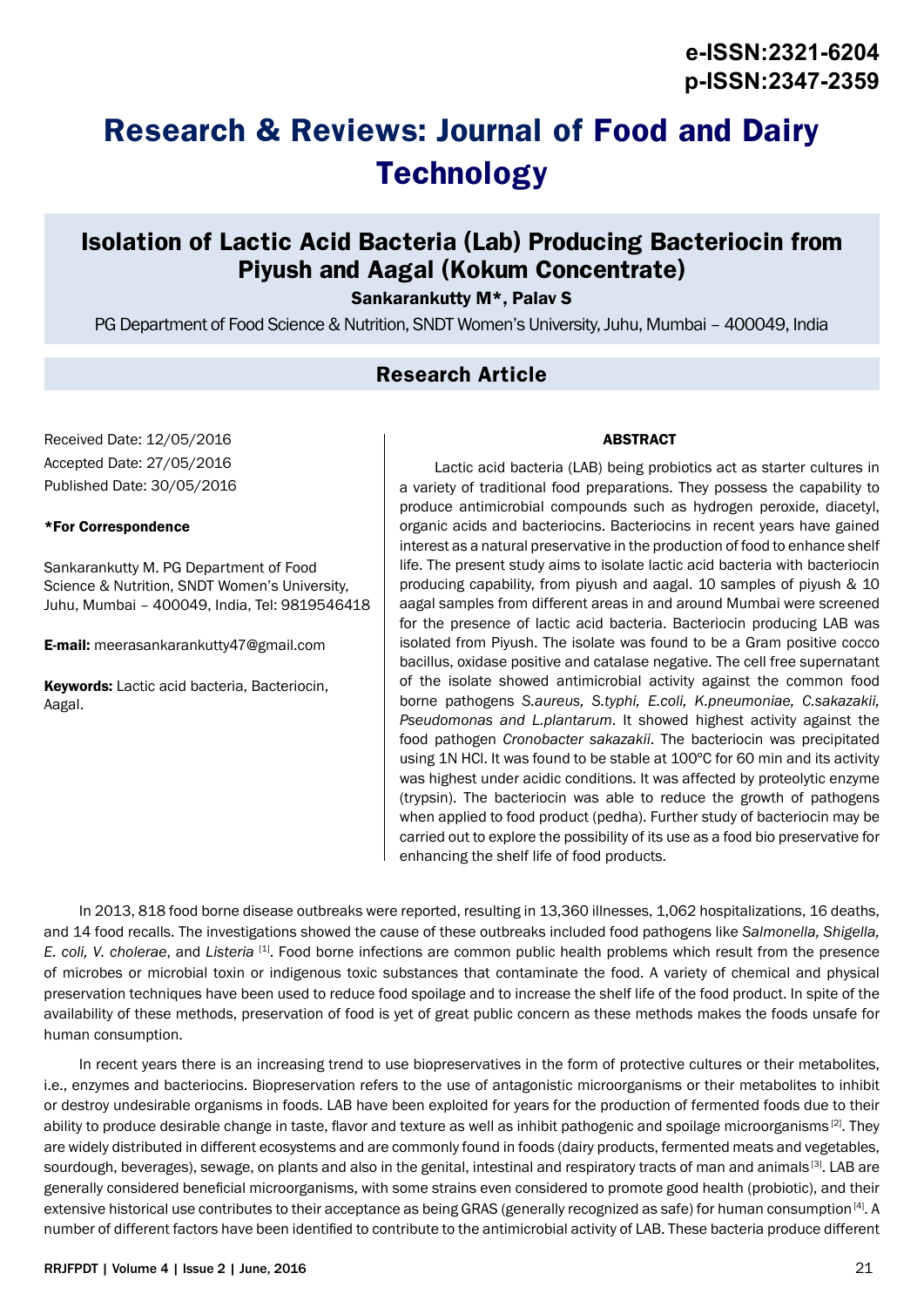antimicrobials such as lactic acid, hydrogen peroxide, carbon dioxide, acetic acid and bacteriocins, which can inhibit pathogenic and spoilage microorganisms enhancing shelf life [2].

Bacteriocins are peptides released by bacteria which have bacteriostatic or bactericidal activity against related or unrelated organisms. The application of bacteriocin in food industries can extend shelf life of foods. It provides extra protection during temperature abuse conditions, decrease the risk for transmission of food-borne pathogens through the food chain, reduce the economic losses due to food spoilage, reduce the application of chemical preservatives, and permit the application of less severe heat treatments without compromising food safety. Bacteriocins also enhance the preservation of food nutrients and vitamins, as well as organoleptic properties of foods and permit the marketing of novel types of foods. The most prominent Class I bacteriocin, Nisin is the only one internationally accepted as food biopreservative in certain industrial applications. Recently, pedocin is also another commercially available bacteriocin preparation for food applications and the present studies foresee that the count of these preparations would drastically increase in the near future [5].

Studies show that Lactic Acid Bacteria possess the ability to produce bacteriocins. Bacteriocins can be used as a food preservative. LAB being a probiotic can be inoculated along with bacteriocin in the foods. This study will help in isolation of LAB with greater antimicrobial activity and thus the production of novel bacteriocin. The results of this study will be a boon to the food industries in the area of food preservation. Thus the objective of the study was to isolate LAB producing bacteriocin from Piyush and Aagal (Kokum concentrate), indigenously used food products of Maharashtra.

## **MATERIALS AND METHODS**

The study was carried out in the Department of Food Science & Nutrition at SNDT Women's University, Juhu.10 Piyush samples were procured from different places of Mumbai and 10 samples of Aagal were collected from different locations around the western region of Maharashtra. The samples were kept at refrigerated temperature until analysis.

#### Cultures used

All the cultures i.e., *Staphylococcus aureus*, Bacillus, *E. coli, Klebsiella, S. typhi, C. sakazakii , L. plantarum* ATCC 8014 , used for the project work were standard strains obtained from NCIM, Pune.

The samples were serially diluted using sterile saline and then plated on to respective media by pour plate method. The results for total plate count were recorded after incubation of 24 hrs at 37ºC whereas the LAB count and total yeast mold count were recorded after 48 hrs of incubation at room temperature. The isolated LAB would be grown in MRS broth under anaerobic conditions [6].

Antimicrobial assay was carried using well diffusion method<sup>[7]</sup>. In well diffusion assay, wells were prepared on Mueller Hinton agar using a sterile cork borer. The test organisms were streaked across the well and the antimicrobial assay was carried out. The test organisms used were *S. aureus, E. coli, Bacillus, Klebsiella, Pseudomonas, Cronobacter sakazakii* and *S. typhi*. The wells were loaded with 0.1 ml of cell free supernatant (CFS). The antibacterial activity was measured in terms of zone of inhibition [7]. Antimicrobial assay of L.plantarum ATCC 8014 was spectrophotometerically determined at 600 nm [8].

#### Concentration of bacteriocin

The bacteriocin was purified using ammonium sulfate precipitation, Trichloroacetic acid (TC) precipitation  $[7,9]$ .

#### Ammonium sulfate precipitation

The cell free supernatant produced was treated with solid ammonium sulphate with 90% saturation. The mixture was stirred for 2h and kept at 4ºC. Then it was centrifuged at 2500 rpm for 15 minutes. The precipitates were re-suspended in 25 ml of 0.05 M phosphate buffer (pH 7.0). Assay of the bacteriocin activity was carried out in both the precipitate and supernatant to know which one actually contains the bacteriocin.

#### Trichloroacetic acid precipitation

The cell free supernatant was mixed with Trichloroacetic acid for precipitation. The mixture was centrifuged at 13,000 rpm for 10 minutes after which the supernatant was decanted. The resulting pellet was dissolved in phosphate buffer.

#### HCl precipitation

The cell free supernatant was treated with 1N HCl until saturated and kept at 4°C overnight. The CFS was then centrifuged at 2000 rpm for 20 min and the precipitate and supernatant was separated and checked for antimicrobial activity. The bacteriocin precipitation was achieved by acid precipitation using 1N HCl.

#### Measurement of zones of inhibition:

The cell free supernatant was added to the wells on the agar seeded with *S.aureus, E.coli, S.typhi, K.pneumoniae* and the zones of inhibition were measured<sup>[7]</sup> (Table 1).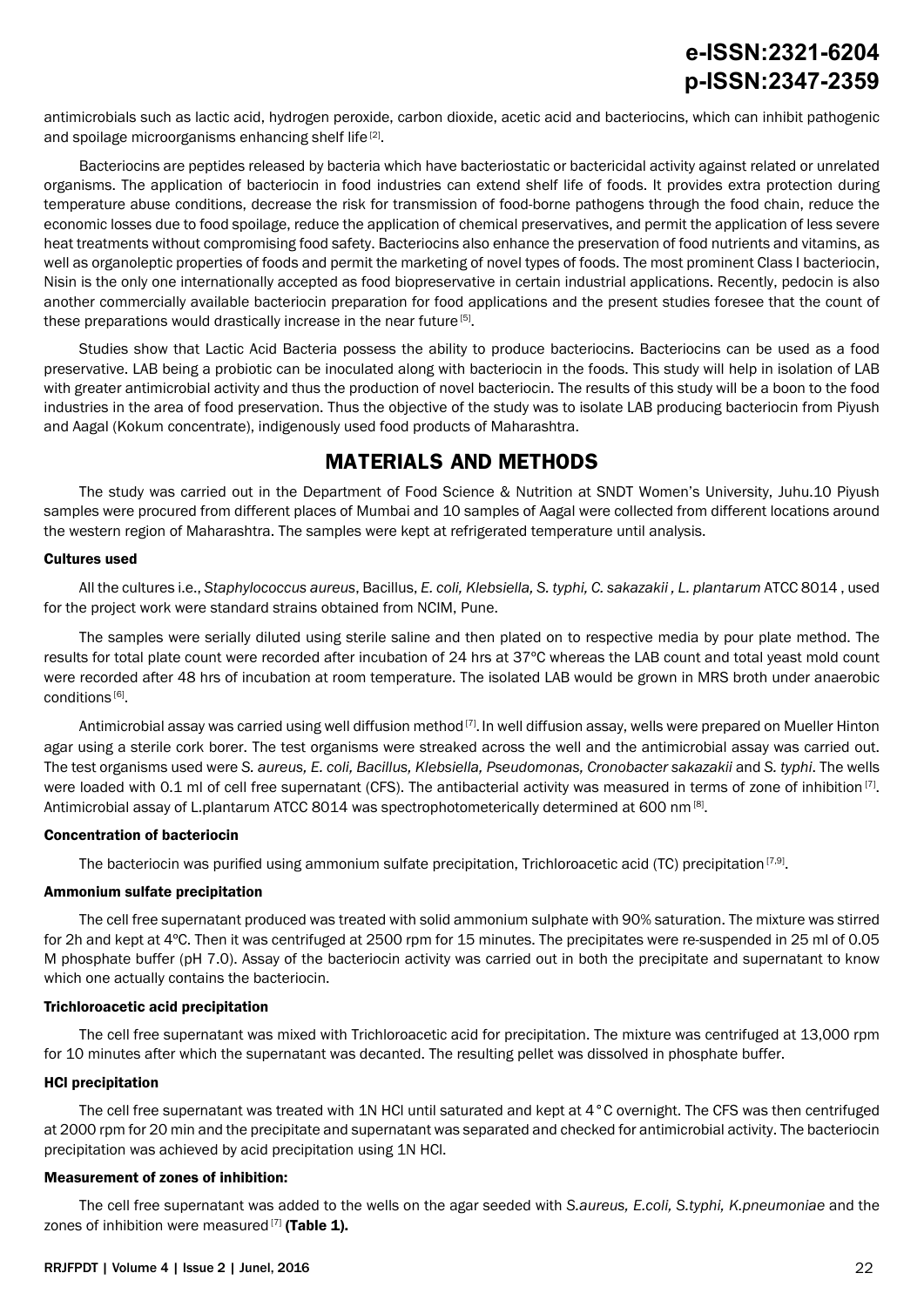# **e-ISSN:2321-6204 p-ISSN:2347-2359**

Table 1. Inhibition of various indicator organisms by isolated bacteriocin.

| <b>Indicator Organisms</b> | Zone of inhibition (mm) |
|----------------------------|-------------------------|
| S. aureus                  | 24                      |
| E. coli                    | 20                      |
| S. typhi                   | 27                      |
| K. pneumoniae              | 17                      |
| C. sakazakii               | 29                      |
|                            |                         |

#### Effect of temperature, pH and enzyme on the bacteriocin

Thermal sensitivity of the bacteriocin was studied by heating the CFS at different temperatures - 55ºC, 60ºC, 70ºC, 80ºC 90ºC, 100ºC and the antimicrobial assay was carried out using the positive test organisms. Similarly the CFS was treated at 100ºC for 10, 20, 30,40,50,60 minutes. The CFS was adjusted at a range of pH –1, 2, 3, 4, 5, 9, 11 using 1N NaOH & 1N HCl. and the antimicrobial assay was carried out using the positive test organisms. The cell free supernatant was checked for sensitivity towards trypsin at varied concentrations and incubated at 37°C for 2 hours and heated at 100°C for 5 min to denature the enzyme. Both the control and the samples were assayed for antimicrobial activity [10].

#### Bio preservation of milk product (Pedha)

5g of Pedha was inoculated in 50ml of buffered peptone water. This was inoculated with 106 cells/ml of *S. aureus.* The test bacteriocin was then added to observe the effect of bacteriocin on *S. aureus* in pedha. This was serially diluted up to 10-4 dilution and were plated on plate count agar and incubated at 37ºC for 24hrs. The colony count was recorded and compared with the control (without bacteriocin)<sup>[10]</sup>.

Gram staining, catalase & oxidase tests were carried out for the isolate.

### **RESULTS**

#### Screening for LAB

Piyush and aagal samples were screened for LAB. 11 isolates from 10 piyush samples & 6 isolates from 10 samples of aagal were isolated using MRS agar. These 17 isolates were tested for antimicrobial activity and the isolate from piyush showed the best antimicrobial activity. This positive piyush sample (P8) was obtained from Potoba Restaurant, Mahim.

#### Antimicrobial assay of P8 isolate against test organisms

The cell free supernatant of the isolate showed antibacterial activity against *S.aureus, E.coli, S.typhi, K.pneumoniae* except Bacillus (Figure 1). Also the antibacterial activity was observed against Pseudomonas, *C. sakazakii* and *L.plantarum* ATCC 8014.



Figure 1. Inhibition of test organisms by control and test isolate. (*L. plantarum* was used as a positive control as it is a known bacteriocin producer).

#### Measurement of the zones of inhibition

The zone of inhibition for *C. sakazaki* was seen to be highest then that of *K.pneumoniae* which showed least zone of inhibition.

#### Concentration of bacteriocin by precipitation

Bacteriocin precipitation was achieved through acid precipitation by using 1N HCl. The supernatant showed antimicrobial activity and the precipitate did not showed activity. This showed that the isolated bacteriocin is peptide in nature.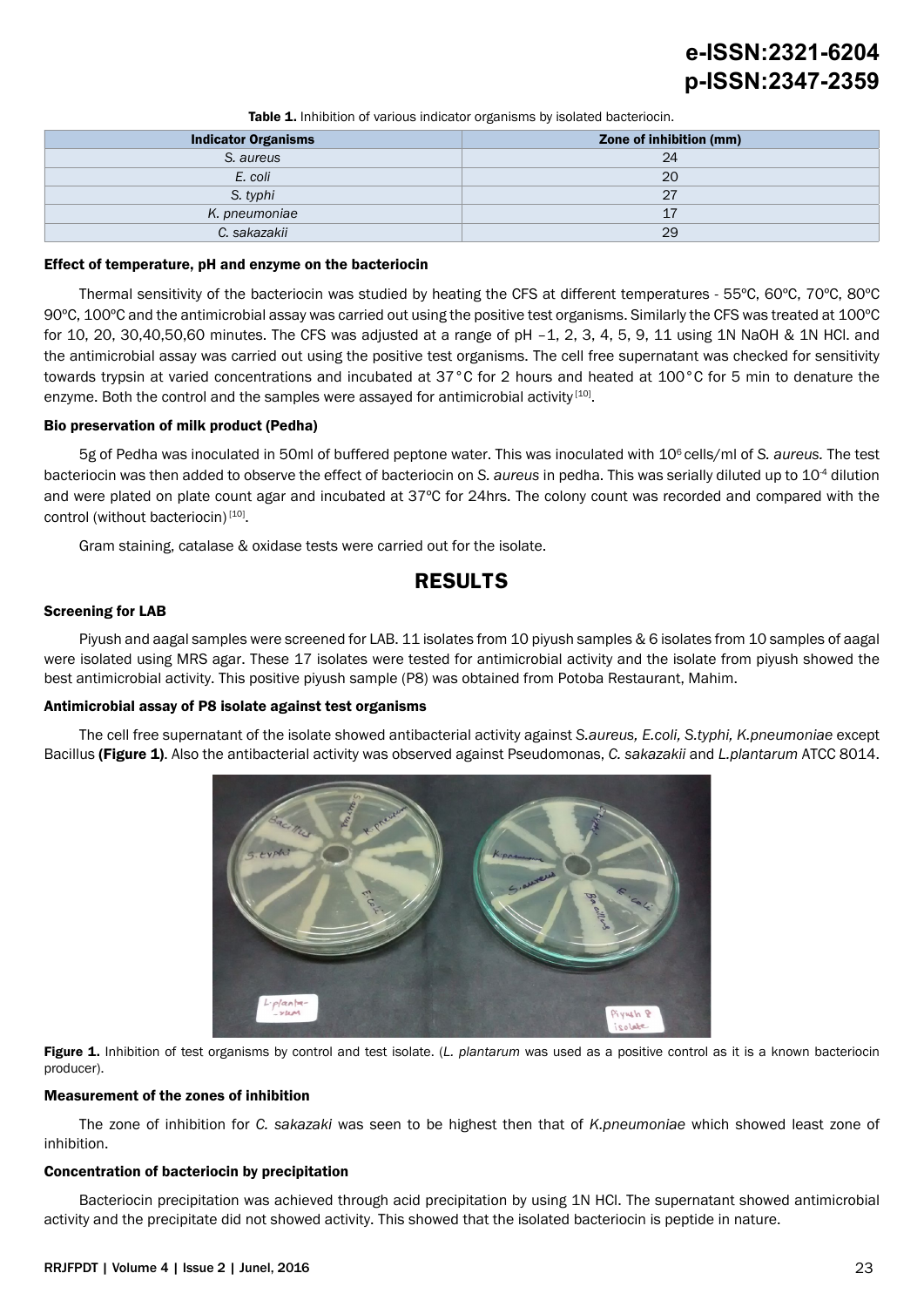# **e-ISSN:2321-6204 p-ISSN:2347-2359**

#### Effect of temperature, pH and enzyme on the isolated bacteriocin

The isolated bacteriocin was found to be stable at 100ºC for 60 min. It was also observed that when CFS was heated for more than 40 min; its activity against *K.pneumoniae* was decreased. The cell free supernatant of the isolate was found to be active under acidic conditions since the inhibition was observed at pH 1 to 4 and not at pH 5, 9, and 11. The antibacterial activity of bacteriocin from the isolate was completely inhibited by proteolytic enzyme trypsin at concentration of 2000 u/g indicating that isolated bacteriocin is proteinaceous in nature.

#### Bio preservation of milk product (pedha)

The preservative effect of partially purified bacteriocin was observed (Table 2). There was a reduction in the total bacterial count in the sample treated with bacteriocin compared to that with the control (without bacteriocin).

Table 2. Microbiological and biochemical characteristics of the P8 isolate.

| <b>Test</b>            | <b>Observation</b>                   |
|------------------------|--------------------------------------|
| Colony morphology      | Small, circular, off-white, butyrous |
| Gram staining          | Gram positive coccobacilli           |
| Catalase               | Negative                             |
| oxidase                | Positive                             |
| Test organisms         |                                      |
| S. aureus              | $\ddot{}$                            |
| <b>Bacillus</b>        |                                      |
| L. plantarum ATCC 8014 | $\ddot{}$                            |
| C. sakazakii           | $\ddot{}$                            |
| E. coli                | $\ddot{}$                            |
| S. typhi               | $\ddot{}$                            |
| K. pneumoniae          | $\ddot{}$                            |
| Pseudomonas            |                                      |

Key: + : antibacterial activity of P8 isolate

- : No antibacterial activity of P8 isolate

### **DISCUSSION**

Bacteriocins from Lactic acid bacteria are been used as a bio preservative because of their antimicrobial and heat stable nature. In the present study, lactic acid bacteria were isolated from piyush and aagal. The isolation of LAB from aagal was difficult may be due to its innate antimicrobial properties. Sutar et al. has reported that the antimicrobial activity in kokum extracts was due to presence of furfural  $[111]$ . But LAB was isolated from the fruit, juice and phyllosphere of Kokum  $[12]$ .

Bacteriocin from piyush was isolated with wide spectrum of activity showing largest zone of inhibition against the food pathogen *C. sakazakii*. Even though the bacteriocin inhibited *S. aureus*, it failed to inhibit Bacillus. Gupta and Tiwari [13] reported that plantaricin LD1 showed a broad spectrum activity that inhibited both Gram-positive and Gram-negative bacteria including food-borne pathogens [13]. Agaliya and Jeevaratnam isolated 8 strains of LAB from idli batter which showed maximum zone of inhibition against other LAB and various Gram positive and Gram negative pathogens<sup>[14]</sup>. The bacteriocin was precipitated using 1N HCl whereas Ogunbanwo et al., carried out the bacteriocin precipitation through ammonium sulphate and TCA precipitation. The specific activity increased to 85.3 and 44.4 AU/g protein for *L. plantarum* F1 and *L. brevis* OG1 respectively [7].

The effect of heat and pH were studied on the isolated bacteriocin. It was stable up to 100°C for 60 min and found to be pH dependent (pH 1 to 4). The bacteriocin produced by L. brevis OG1 was found to be stable at temperature 121°C for 60 min & at pH 2 to 8, while for L. plantarum F1, it was found to be heat stable at  $121^{\circ}$ C up to 90 min and at pH 2 to 6<sup>[7]</sup>. The bacteriocin isolated from piyush lost its activity when treated with enzyme trypsin. The antimicrobial activity of the bacteriocin produced by L. brevis OG1 and L. plantarum F1 was lost when treated with proteolytic enzymes [7].

The bacterial counts with bacteriocin (3.94  $\times$  10<sup>4</sup> cfu/gm) when compared to those with S.aureus (7.06  $\times$  10<sup>4 cfu/gm</sup>) and the normal flora of pedha (4.84  $\times$  10<sup>4 cfu/gm</sup>), there was a reduction in the count. This showed that the bacteriocin can be a potential food preservative. Chopra et al., carried a similar experiment with sonorensin coated packaging films. It was observed that the spoilage of meat samples occurred in control films whereas no spoilage was observed in sonorensin packaged samples [15]. The microbial counts drastically decreased when treated with partially purified bacteriocin from isolate KNO<sub>2</sub>, in milk and edible button mushrooms [10].

This bacteriocin producing isolate was Gram positive cocco bacillus, oxidase positive and catalase negative. Elyas et al. [16] identified 40 strains isolated from seven Sudanese fermented foods. All the isolates were Gram-positive, catalase negative, nonendospore forming, and produced acid from glucose. Thus they were presumptively identified as lactic acid bacteria [16].